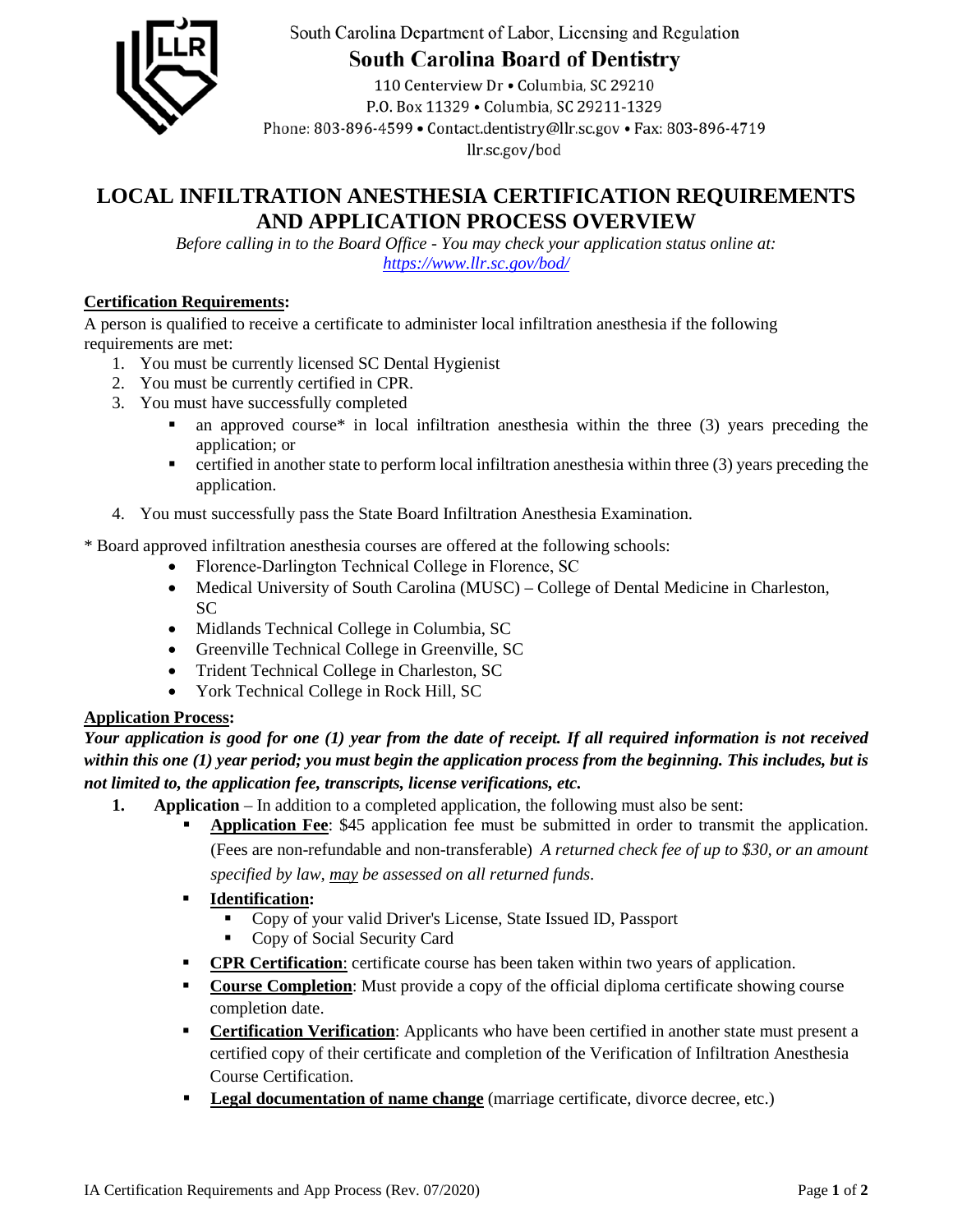**2. State Board Infiltration Anesthesia Examination:** Once a completed application has been received and approved, applicants will be authorized to take the examination. The examination is administered by PSI Testing Service. Applicants will not be authorized to take the exam until a complete application is on file.

Applicants will receive notification from PSI when they are authorized to register for the examination. Applicants are responsible for registering and scheduling with PSI. The \$25 examination registration fee is to be paid directly to PSI upon registration.

Study material is not provided by the Board. Please contact your school for course refresher information.

PSI will send examination score reports directly to the Board office. Please do not send your score report to the Board office. Upon successful completion of the exam, the applicant will be issued a Certificate to Administer Local Anesthesia.

**3. Re-Examination Requests:** An applicant who fails the examination may retake the exam up to two (2) times by submitting a Reexamination Request Application. PSI will received notice once a reexamination application is approved. Applicants are responsible for scheduling with PSI and paying the \$25 examination registration fee each attempt.

An applicant who fails to achieve a passing grade after three (3) attempts must complete another Boardapproved course in local infiltration anesthesia prior to being eligible for reapplication.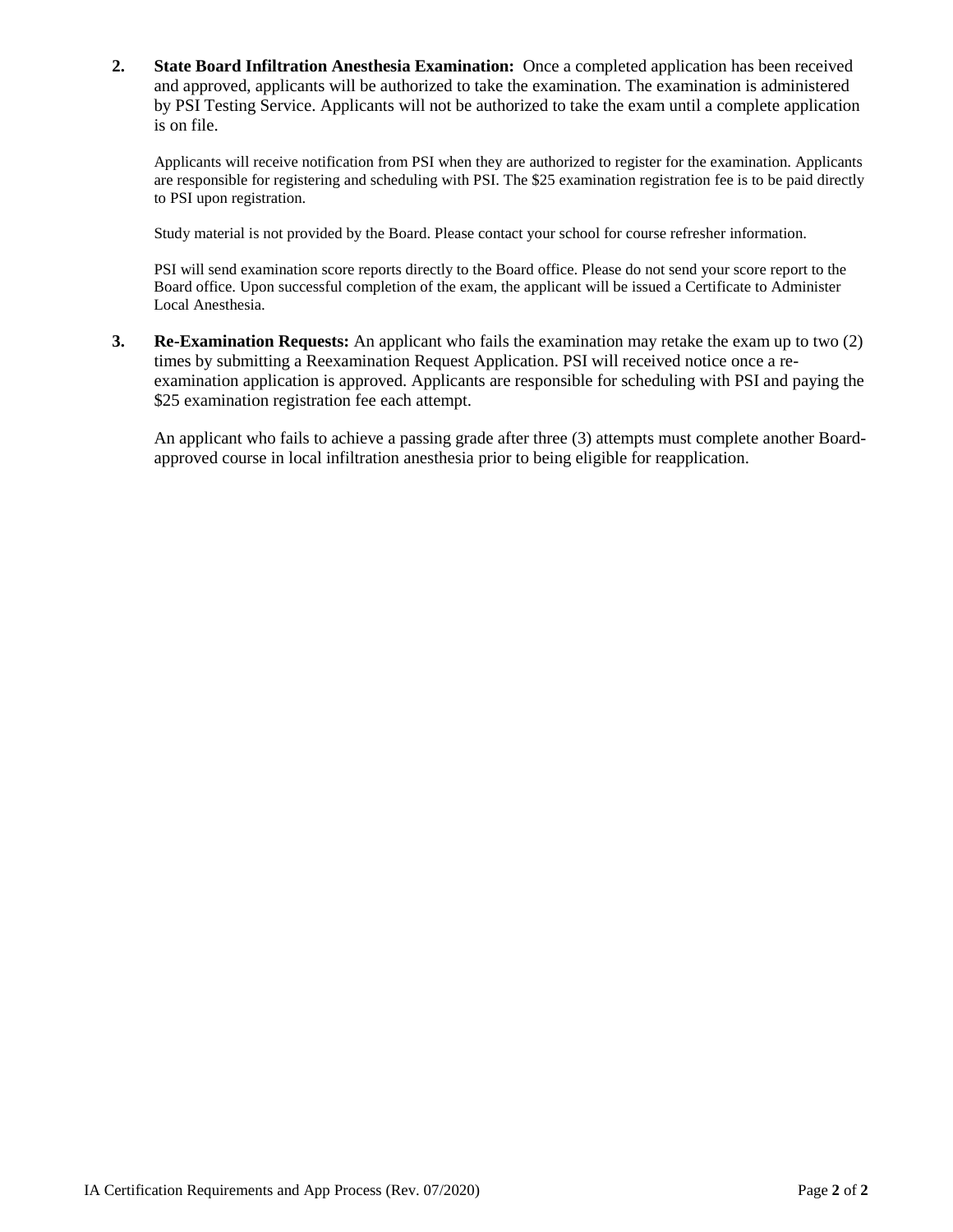

South Carolina Department of Labor, Licensing and Regulation

# **South Carolina Board of Dentistry**

110 Centerview Dr . Columbia, SC 29210 P.O. Box 11329 . Columbia, SC 29211-1329 Phone: 803-896-4599 • Contact.dentistry@llr.sc.gov • Fax: 803-896-4719 llr.sc.gov/bod

### **APPLICATION FOR INFILTATION ANESTHESIA EXAMINATION**

*Your application is good for one (1) year from the date of receipt. If all required information is not received within this one (1) year period; you must begin the application process from the beginning. This includes, but is not limited to, the application fee, transcripts, license verifications, etc.*

#### **Submit the following with your application to the address above:**

- Check or money order only, in the amount of \$45 made payable to SC Board of Dentistry (Fees are nonrefundable). A returned check fee of up to \$30, or an amount specified by law, may be assessed on all returned funds. NO CASH IS ACCEPTED.
- Copy of your valid Driver's License, State Issued ID, or Passport
- Copy of your Social Security Card
- Copy of current CPR card
- Submit of one (1) of the following:
	- o Certification of completion of a Board approved Local Infiltration Anesthesia Course; or
	- o Completed Verification of Infiltration Anesthesia Certification form

#### **APPLICANT INFORMATION**

|                                                              |                                   | Last Name: Suffix: Suffix: Suffix: Suffix: Suffix: Suffix: Suffix: Suffix: Suffix: Suffix: Suffix: Suffix: Suffix: Suffix: Suffix: Suffix: Suffix: Suffix: Suffix: Suffix: Suffix: Suffix: Suffix: Suffix: Suffix: Suffix: Suf |    |
|--------------------------------------------------------------|-----------------------------------|--------------------------------------------------------------------------------------------------------------------------------------------------------------------------------------------------------------------------------|----|
|                                                              |                                   | Dental Hygiene License No.: Last 5-Digits of Social Security No.: 1996                                                                                                                                                         |    |
| Mailing Address: New York 1988.                              |                                   |                                                                                                                                                                                                                                |    |
|                                                              | (Street/PO BOX, City, State, Zip) |                                                                                                                                                                                                                                |    |
|                                                              |                                   |                                                                                                                                                                                                                                |    |
| (Street, City, State, Zip)                                   |                                   |                                                                                                                                                                                                                                |    |
| Current Office Address:                                      |                                   |                                                                                                                                                                                                                                |    |
|                                                              | (Street, City, State, Zip)        |                                                                                                                                                                                                                                |    |
|                                                              | Business Phone:                   |                                                                                                                                                                                                                                |    |
|                                                              |                                   |                                                                                                                                                                                                                                |    |
| Do you need special accommodations in order to take an exam? |                                   | Yes                                                                                                                                                                                                                            | No |
| If yes, explain: $\Box$                                      |                                   |                                                                                                                                                                                                                                |    |

#### **ANESTHESIA COURSE**

Infiltration Anesthesia course must be a board approved and passed within the three (3) years preceding the application date. If certified in another state to perform local infiltration anesthesia, copy of the certification is required.

| <b>Name of Course</b> | <b>Name of School</b> | Location | Completion<br><b>Date</b> |
|-----------------------|-----------------------|----------|---------------------------|
|                       |                       |          |                           |

#### **ATTESTATION**

My signature below certifies that I have read and understand all requirements for certification to administer local infiltration anesthesia.

SIGNATURE: DATE: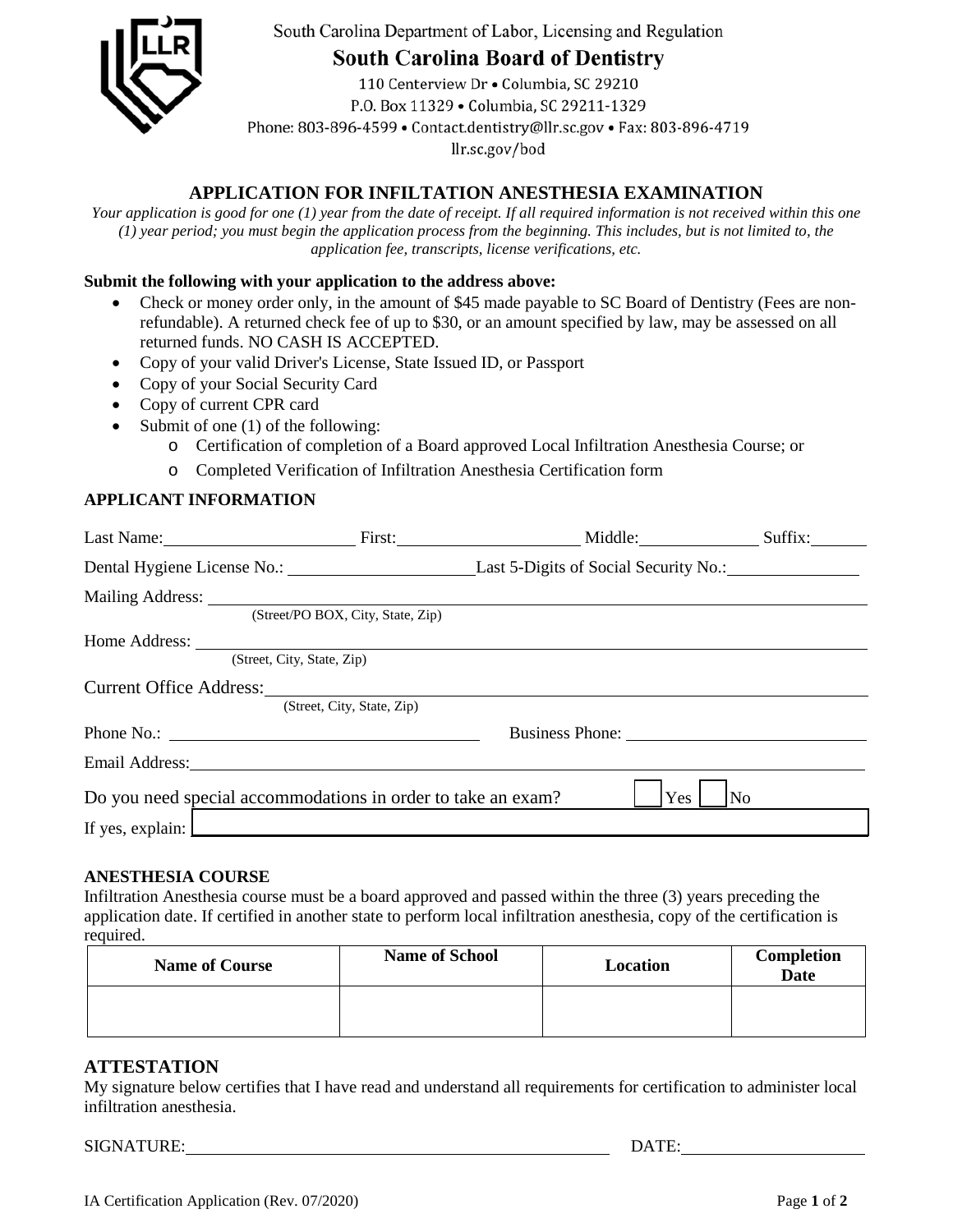#### **PRIVACY DISCLOSURE**

Other personal information collected by the Department for the licensing boards it administers is limited to such personal information as is necessary to fulfill a legitimate public purpose. The South Carolina Freedom of Information Act ensures that the public has a right to access appropriate records and information possessed by a government agency. Therefore, some personal information on the application may be subject to public scrutiny or release. The Department collects and disseminates personal information in compliance with The South Carolina Freedom of Information Act, the South Carolina Family Privacy Protection Act, and other applicable privacy laws and regulations. Additionally, the Department shares certain information on the application with other governmental agencies for various governmental purposes, including research and statistical services.